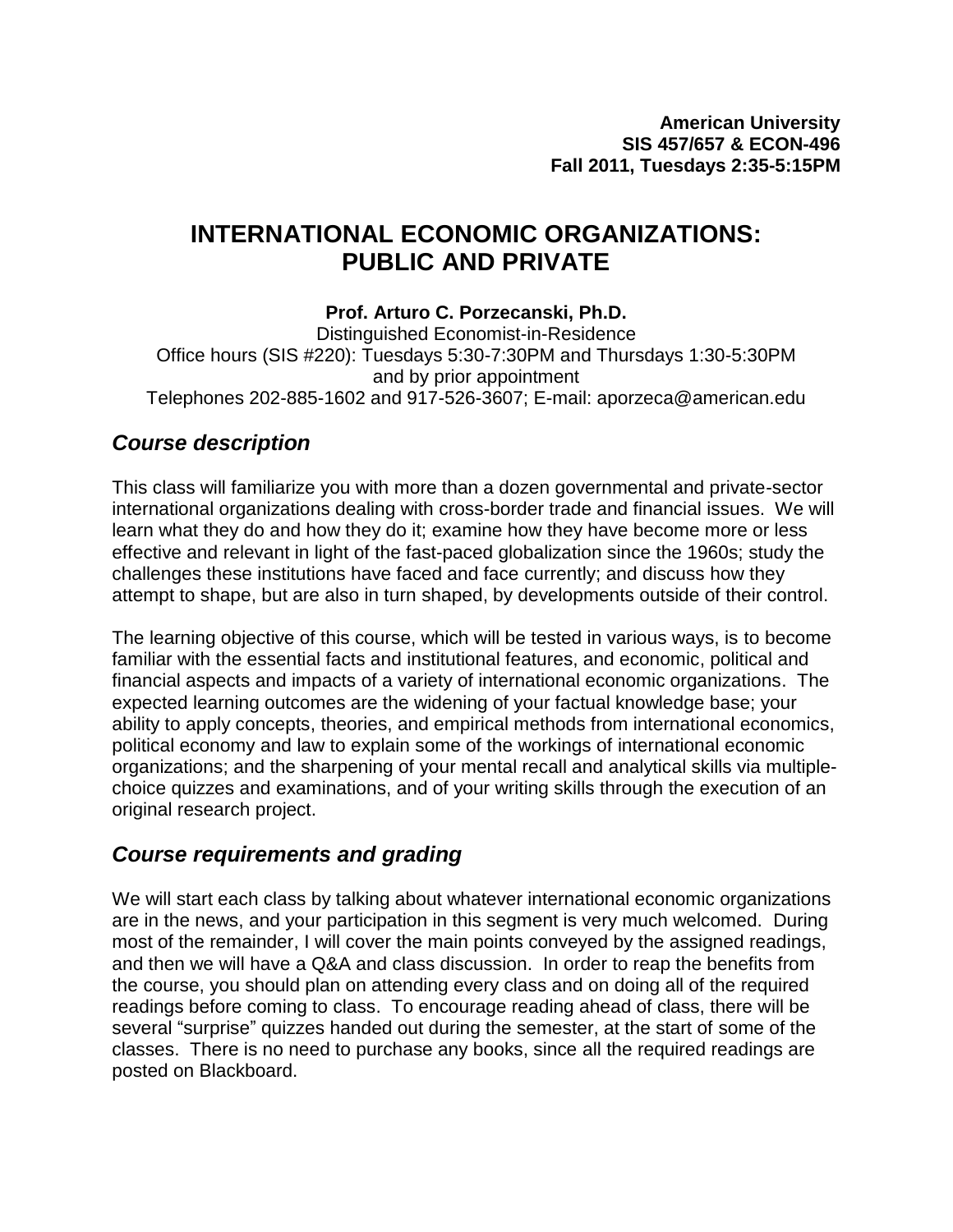The final grade distribution will be curved to reflect the performance of the class. The top-scoring third of the class will be assigned an "A" or "A-" letter grade; students scoring closer to the mean/median will be assigned a grade in the "B-" to "B+" range; and those scoring substantially below that will get a lesser final grade (e.g., a "C+").

The course requirements are two multiple-choice exams plus one essay written on the topic specified at the end of this syllabus. The quizzes will contribute to 15% of the final grade; the exams will count for 25% each; and the essay will account for the final 35%.

Standards of academic conduct are set forth in the University's Academic Integrity Code. By registering for this course, you have acknowledged your awareness of the Academic Integrity Code, and you are obliged to become familiar with your rights and responsibilities as defined by the Code. Violations of the Academic Integrity Code will not be treated lightly, and disciplinary actions will be taken should such violations occur. Please see me if your have any questions about the academic violations described in the Code in general or as they relate to particular requirements for this course. I also encourage you to familiarize yourself with the AIC code found at *<http://www.american.edu/provost/registrar/regulations/reg80.cfm>*, and I urge you to contact me if you witness or hear about any potential violations.

In the event of an emergency, American University will implement a plan for meeting the needs of all members of the university community. Should the university be required to close for a period of time, we are committed to ensuring that all aspects of our educational programs will be delivered to you. These may include altering and extending the duration of the traditional term schedule to complete essential instruction in the traditional format and/or use of distance instructional methods. Specific strategies will vary from class to class, depending on the format of the course and the timing of the emergency. I will communicate class-specific information to you via AU e-mail and Blackboard, while you must inform me immediately of any absence. You are responsible for checking your AU e-mail regularly and keeping yourself informed of emergencies. In the event of an emergency, you should refer to the AU Student Portal, the AU Web site *(www. prepared. american.edu)* and the AU information line at (202) 885-1100, for general university-wide information, as well as contact me and/or your respective Dean"s office for course and school/ college-specific information.

# *Schedule and readings*

# **August 30: Introduction to International Economic Organizations.**

- 1) Marc Levinson, The Box (Princeton, NJ: Princeton Univ. Press, 2006), chapter 1.
- 2) Volker Ritteberger and Bernhard Zangl, International Organization: Polity, Politics and Policies (New York: Palgrave McMillan, 2006), chapters 1-2.
- 3) Deepak Lal, "The Threat to Economic Liberty from International Organizations," CATO Journal, Fall 2005.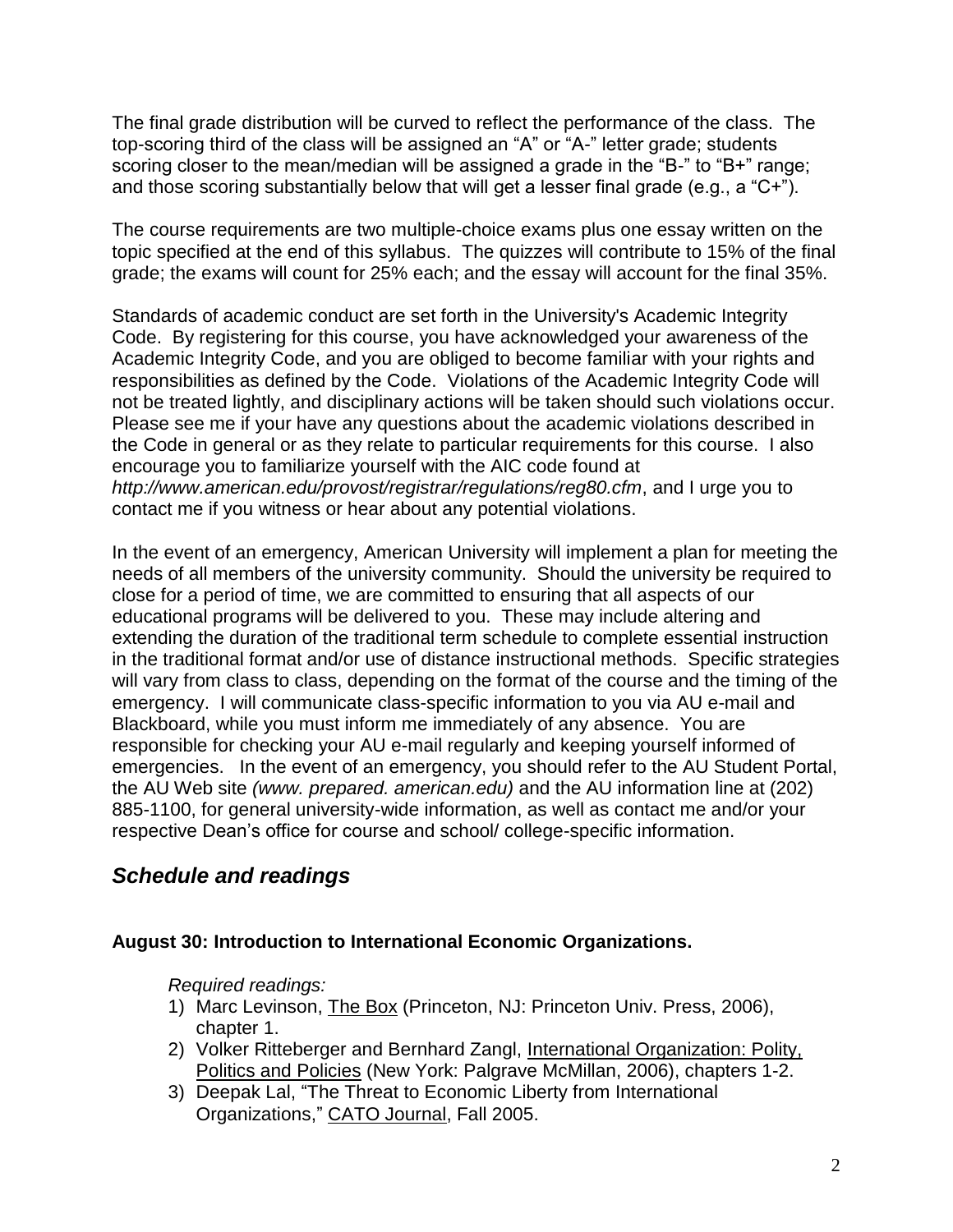#### **September 6: Bilateral Investment Treaties and the International Center for Settlement of Investment Disputes (ICSID).**

*Required readings:*

- 1) Visit *http://icsid.worldbank.org/ICSID/Index.jsp*
- 2) Martin A. Weiss, "The U.S. Bilateral Investment Treaty Program: An Overview," Congressional Research Service, January 30, 2009.
- 3) Jennifer Tobin and Susan Rose-Ackerman., "When BITs Have Some Bite," Review of International Organizations, March 2011.
- 4) ICSID, Annual Report 2010, 2011 (skim).
- 5) Katia F. Gómez, "Latin America and ICSID: David vs. Goliath?," Law & Business Review of the Americas, Spring 2011.

# **September 13: The International Finance Corporation (IFC).**

*Required readings:*

- 1) Visit *http://www.ifc.org*
- 2) Standard & Poor's, International Finance Corporation, January 2011.
- 3) IFC, IFC Road Map FY11-13, 2010 (skim).
- 4) World Bank Independent Evaluation Group, Results and Performance of the World Bank Group 2011, excerpt, 2011 (sections dealing with the IFC).
- 5) Bodo Ellmers et al., Development Diverted: How the IFC Fails to Reach the Poor, Eurodad, December 2010.

# **September 20: The African Development Bank (AfDB).**

*Required readings:*

- 1) Visit *http://www.afdb.org/en/*
- 2) Moody"s Investors Service, African Development Bank, September 2010.
- 3) African Development Bank, Annual Report 2010, excerpt, 2011 (skim).
- 4) Karen A. Mingst, Politics and the African Development Bank (Lexington, KY: Univ. Press of Kentucky, 1990), Chapters 1-4.
- 5) Patricia Adams and Andrea Davis, "The African Development Bank Struggles to Stay Afloat," Multinational Monitor, July-August 1996.
- 6) African Development Bank, Annual Development Effectiveness Review-2011, 2011.

# **September 27: The Paris Club.**

- 1) Visit *<http://www.clubdeparis.org/>*
- 2) Paris Club, Annual Report 2010, 2011 (skim).
- 3) Eurodad, Skeletons in the Cupboard: Illegitimate Debt Claims of the G7, February 2007.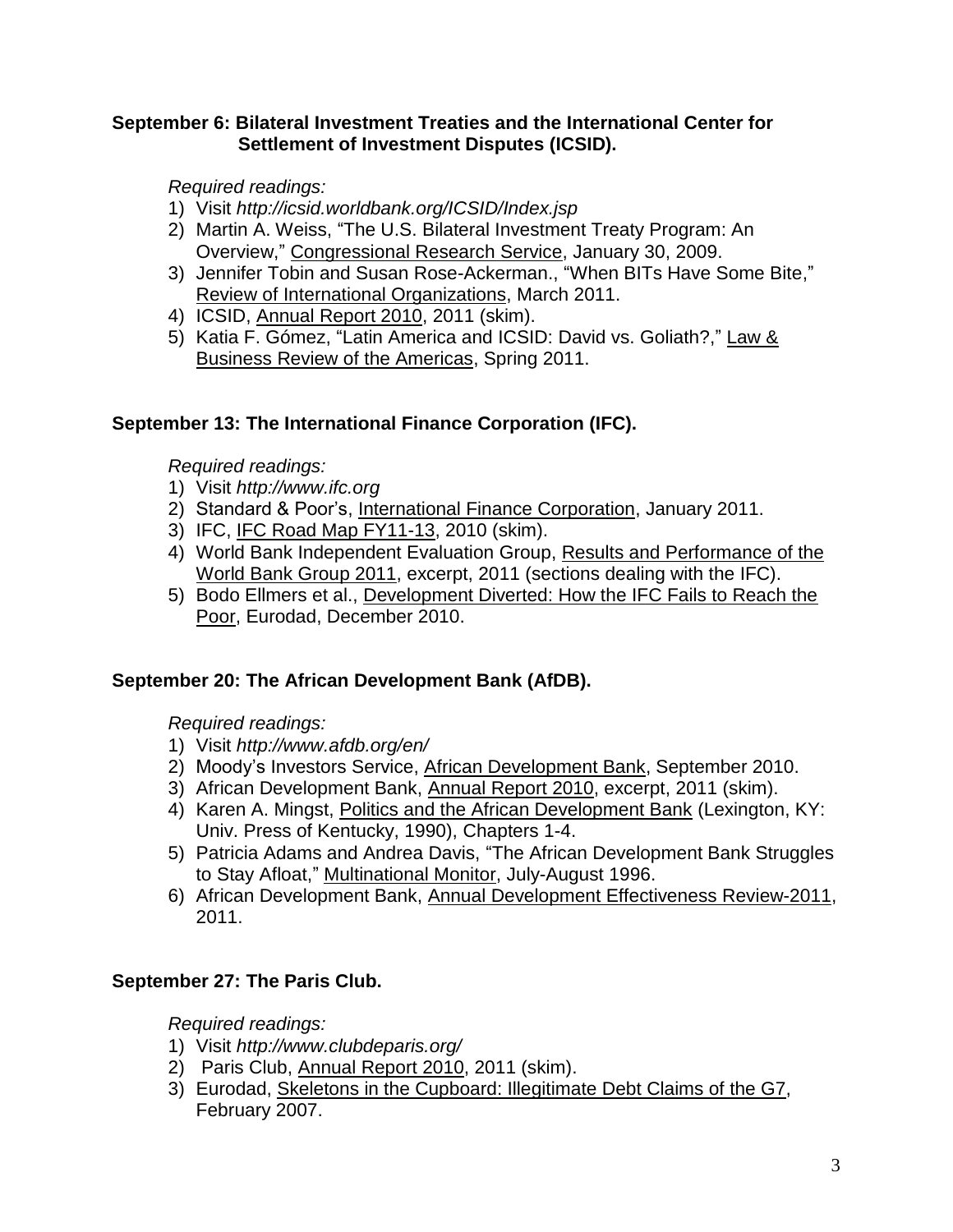- 4) IMF, "Debt Relief Under the HIPC Initiative," 2011.
- 5) World Bank, "HIPC/MDRI At a Glance," 2011.
- 6) Pernilla Johansson, "Debt Relief, Investment and Growth," World Development, September 2010.

### **September 29: The Bank for International Settlements (BIS).**

#### *Required readings:*

- 1) Visit *http://www.bis.org/*
- 2) Leonard Seabrooke, "The Bank for International Settlements," New Political Economy, March 2006.
- 3) Bank for International Settlements, Annual Report 2010-11, excerpt, 2011 (skim).
- 4) William Allen and Richhild Moessner, "Central Bank Cooperation and International Liquidity in the Financial Crisis of 2008-9," excerpt, BIS Working Papers #310, June 2010.

# **October 4: Exam #1: Multiple-Choice Questions.**

#### **October 11: The Organization of the Petroleum Exporting Countries (OPEC).**

#### *Required readings:*

- 1) Visit *[http://www.opec.org/opec\\_web/en/](http://www.opec.org/opec_web/en/)*
- 2) OPEC, General Information, 2010.
- 3) OPEC, Annual Report 2010, 2011 (skim).
- 4) OPEC, Long Term Strategy, 2010.
- 5) Vincent Brémond et al., "Does OPEC Still Exist as a Cartel?," Energy Economics, forthcoming in 2011.
- 6) Ying Fan and Jin-Hua Xu, "What Has Driven Oil Prices Since 2000?," Energy Economics, forthcoming in 2011.

#### **October 18: The International Organization for Standardization (ISO).**

- 1) Visit *http://www.iso.org/iso/home.html*
- 2) Marcel Heires, "The International Organization for Standardization (ISO)," New Political Economy, September 2008.
- 3) ISO, Annual Report 2010, available at *[http://annualreport.iso.org/en.](http://annualreport.iso.org/en)*
- 4) Ann Terlaak and Andrew A. King, "The Effect of Certification with the ISO 9000 Quality Management Standard," Journal of Economic Behavior and Organization, August 2006.
- 5) Joseph A. Clougherty and Michal Grajek, "The Impact of ISO 9000 Diffusion on Trade and FDI," Journal of International Business Studies, June 2008.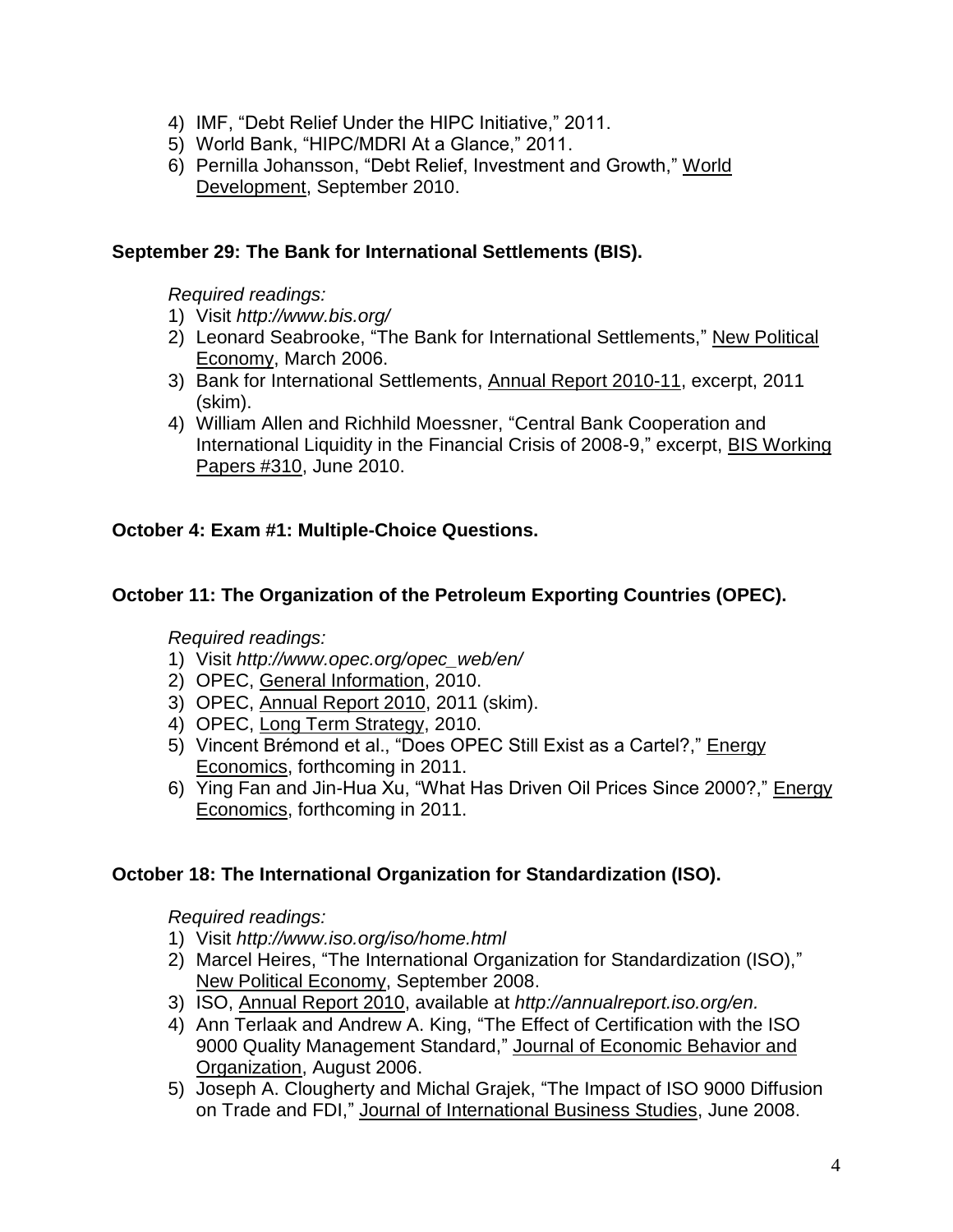6) Matthew Potoski and Aseem Prakash, "Information Asymmetries as Trade Barriers: ISO 9000 Increases International Commerce," Journal of Policy Analysis and Management, Spring 2009.

# **October 25: Credit Rating Agencies.**

*Required readings:* 

- 1) Visit *<http://www.moodys.com/>*, *<http://www.standardandpoors.com/home/en/us>* and *[http://www.fitchratings.com/index\\_fitchratings.cfm.](http://www.fitchratings.com/index_fitchratings.cfm)*
- 2) Lawrence J. White, "The Credit Rating Agencies," Journal of Economic Perspectives, Spring 2010.
- 3) Standard & Poor"s, "Sovereign Government Rating Methodology and Assumptions," June 30, 2011.
- 4) Otaviano Canuto et al., "Shadow Sovereign Ratings," World Bank Economic Premise #63, August 2011.
- 5) Laura Jaramillo, "Determinants of Investment Grade Status in Emerging Markets," IMF Working Paper #WP/10/117, May 2010.

# **November 1: The Basel Committee on Banking Supervision (BCBS), Part 1.**

# *Required readings:*

- 1) Visit *[http://www.bis.org/bcbs/about.htm.](http://www.bis.org/bcbs/about.htm)*
- 2) Heidi M. Schooner and Michael W. Taylor, Global Bank Regulation (Burlington, MA: Academic Press, 2010), Introduction and Chapters 5, 8-10, and 12.
- 3) Juliusz Jabłecki and Mateusz Machaj, "The Regulated Meltdown of 2008," Critical Review, June 2009.

# **November 8: The Basel Committee on Banking Supervision (BCBS), Part 2.**

- 1) Peter S. Goodman and Gretchen Morgenson, "Saying Yes, WaMu Built Empire on Shaky Loans," The New York Times, December 2008; Floyd Norris, "Eyes Open, WaMu Still Failed," The New York Times, March 2011.
- 2) Gretchen Morgenson, "How Countrywide Covered the Cracks," The New York Times, October 2010, and Ben Protess "Long After Fall, Countrywide"s Mozilo Defended His Legacy," The New York Times Dealbook, February 2011.
- 3) Eric Dash and Julie Creswell, "Citigroup Saw No Red Flags Even as It Made Bolder Bets," The New York Times, November 2008.
- 4) Basel Committee, Basel III: A Global Regulatory Framework for More Resilient Banks and Banking Systems, June 2011.
- 5) Martin Wolf, "Basel: The Mouse That Did Not Roar," The Financial Times, September 2010.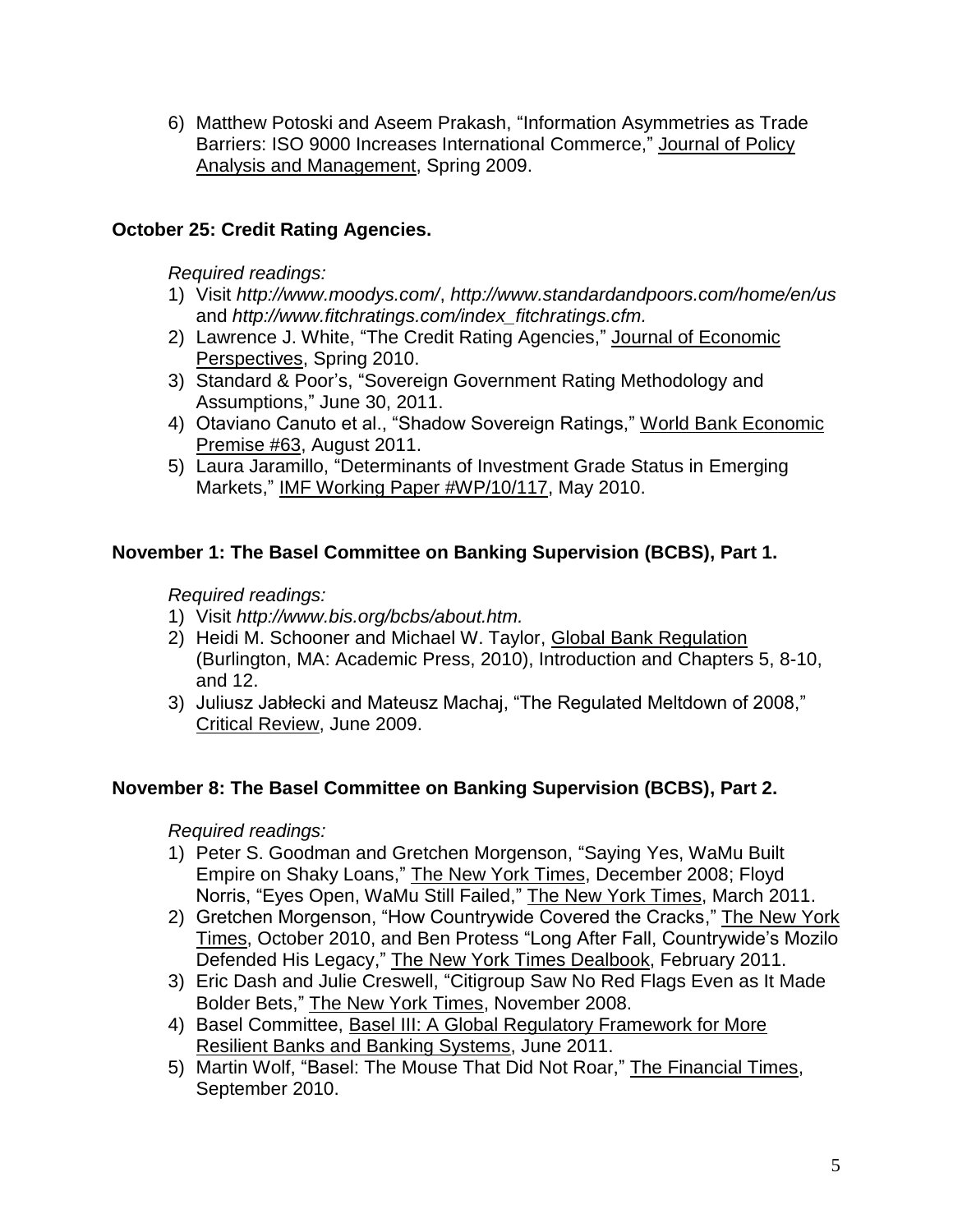- 6) Jeffrey Kutler, "Basel III Critique Emerging," Institutional Investor, October 2010, and Steve Rosenbush, "Why Global Banking Reform Is So Difficult," Institutional Investor, March 2011.
- 7) Yalman Onaran, "Global Bank Capital Regime at Risk as Regulators Spar Over Rules," Bloomberg News, August 2011.

# **November 15: Sophisticated Financial Intermediaries: Investment Banks.**

*Required readings:*

- 1) Visit *[http://www2.goldmansachs.com,](http://www2.goldmansachs.com/)<https://www.credit-suisse.com/us/en/>* and *[http://group.barclays.com/Home.](http://group.barclays.com/Home)*
- 2) The Economist, "Link by Link: A Short History of Modern Finance," October 2008.
- 4) Andreas Jobst, "What is Securitization?," IMF Finance & Development, September 2008.
- 5) [Stephen Labaton,](http://topics.nytimes.com/top/reference/timestopics/people/l/stephen_labaton/index.html?inline=nyt-per) "Agency"s "04 Rule Let Banks Pile Up New Debt," The New York Times, October 2008.
- 6) Gretchen Morgenson, "How the Thundering Herd Faltered and Fell," The New York Times, November 8, 2008.
- 7) [Peter J. Wallison,](http://topics.nytimes.com/top/reference/timestopics/people/d/charles_duhigg/index.html?inline=nyt-per) "Government Housing Policy and the Financial Crisis," CATO Journal, Spring/Summer 2010.
- 8) Baird Waibel, "The Dodd-Frank Wall Street Reform Act," Congressional Research Service, July 29, 2010.
- 9) Clea Benson and Phil Mattingly, "A Year Later, Dodd-Frank Forces Banks to Shrink," Bloomberg News, July 2011.

# **November 22: Sophisticated Financial Intermediaries: Hedge Funds and Private Equity Funds.**

- 1) Visit *[http://www.bwater.com,](http://www.bwater.com/) [http://www.brevanhoward.com](http://www.brevanhoward.com/)*, and *[http://www.deshaw.com](http://www.deshaw.com/)*
- 2) Sebastian Mallaby, More Money Than God (New York: Penguin, 2010), Introduction.
- 3) Kathleen A. Ruane and Michael V. Seitzinger, "Hedge Funds: Legal History and the Dodd-Frank Act," Congressional Research Service, July 2010.
- 4) [Gregory Zuckerman,](http://online.wsj.com/search/search_center.html?KEYWORDS=GREGORY+ZUCKERMAN&ARTICLESEARCHQUERY_PARSER=bylineAND) "Profiting From the Crash," The Wall Street Journal, October 2009.
- 5) Matt Wirz et al., "Paulson Plays the Lehman Bust," The Wall Street Journal, May 2011.
- 6) Visit *[http://www.carlyle.com,](http://www.carlyle.com/) [http://www.kkr.com,](http://www.kkr.com/)* and *[http://www.tpg.com.](http://www.tpg.com/)*
- 7) Steven N. Kaplan, "Going Private," Chicago Booth Capital Ideas, April 2010.
- 8) [Louise Story,](http://topics.nytimes.com/top/reference/timestopics/people/s/louise_story/index.html?inline=nyt-per) "For Private Equity, A Very Public Disaster," The New York Times, August 2009.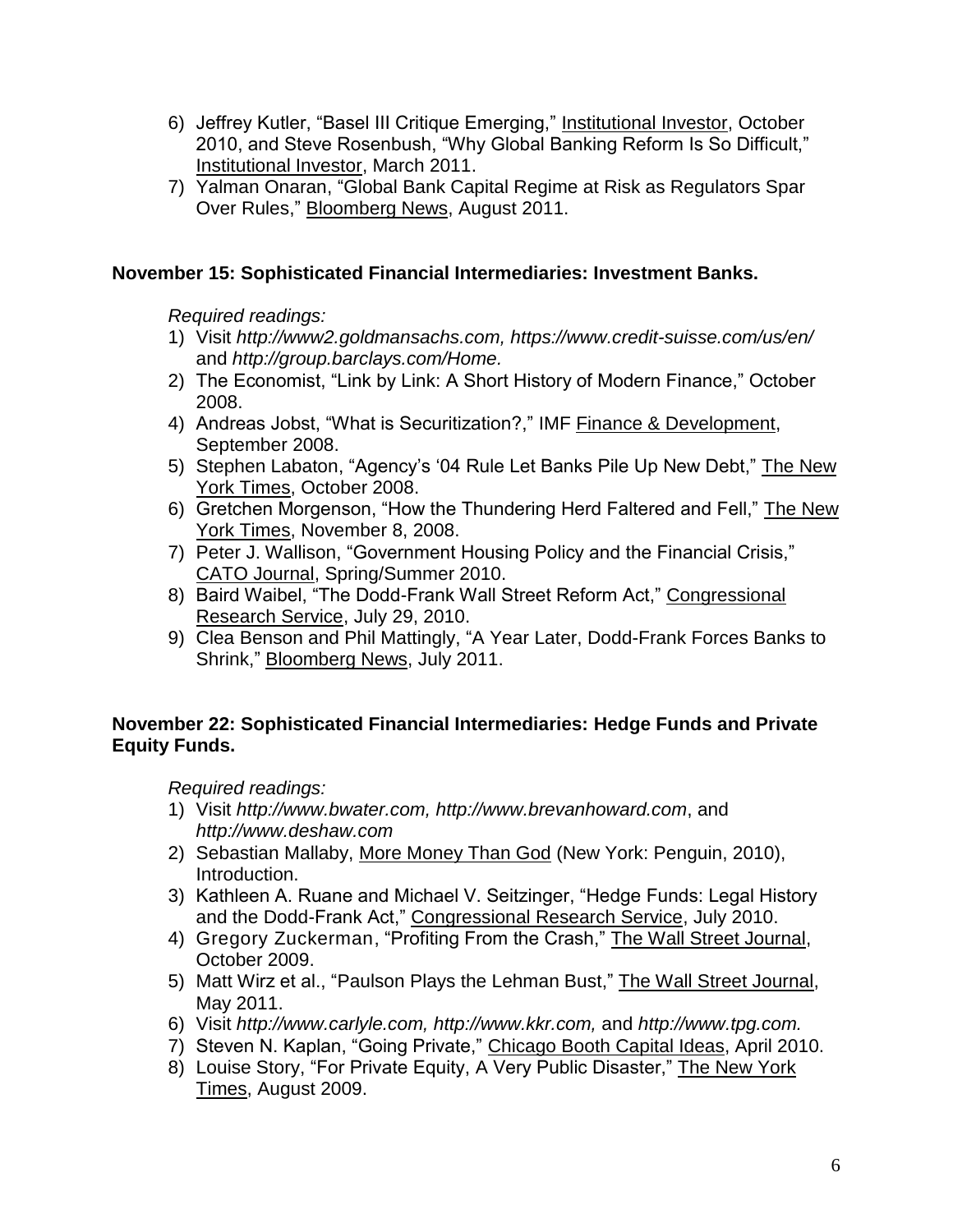**November 29: "The Doctor Is In": Come to class and ask me any questions you have about your essay assignment – if you wish to do so.**

**December 6: E-mail Versions of Essay Due by 7AM.**

**December 13: Exam #2: Multiple-Choice Questions.**

# *Instructions for the Essay***:**

#### **Background on Greece**

In late 2009, the incoming government in Greece shocked investors by announcing that the government"s budget deficit would end up closer to the equivalent of 13% rather than the targeted 6% of GDP, because of an election-related drop in tax revenues and a splurge in fiscal spending. (In the event, the actual figure was closer to 15½% of GDP.) The new prime minister promised to impose austerity measures, but he was short of convincing detail and political support. As a result of growing fears of a likely default, during early 2010 the demand for Greek government bonds evaporated and interest rates skyrocketed, with the authorities having to pay as much as 18% to sell two-year bonds, up sharply from 4% yields before the budget news came out.

The economy has since plunged into a deep recession, with the unemployment rate rising from under 8% to over 16%*.* The government has been pursuing an impressive fiscal austerity program, approved by its parliament, which aims to achieve a deficit of 7½% of GDP this year (down from almost 10% in 2010), and a deficit below 3% by 2014. The government is implementing various structural revenue-side and spendingside reforms as well as a privatization program to raise funds, open up investment opportunities, and enhance the country"s growth potential. A return to positive economic growth is currently expected for the  $2^{nd}$  half of 2012, depending on the pace of reform implementation, the confidence of local and foreign investors, and the mood in European financial markets.

# **The assignment**

A variety of international economic organizations (IEOs), both public and private, have come to the aid of Greece – its government and its banks – by providing new financing and/or by granting debt relief. These include the European Central Bank, the European Financial Stability Facility, the International Monetary Fund, and numerous European private-sector banks coordinated by the Institute of International Finance.

Pick one of these (or unlisted other) international economic organizations and write a research paper that explains, in connection with the case of Greece: